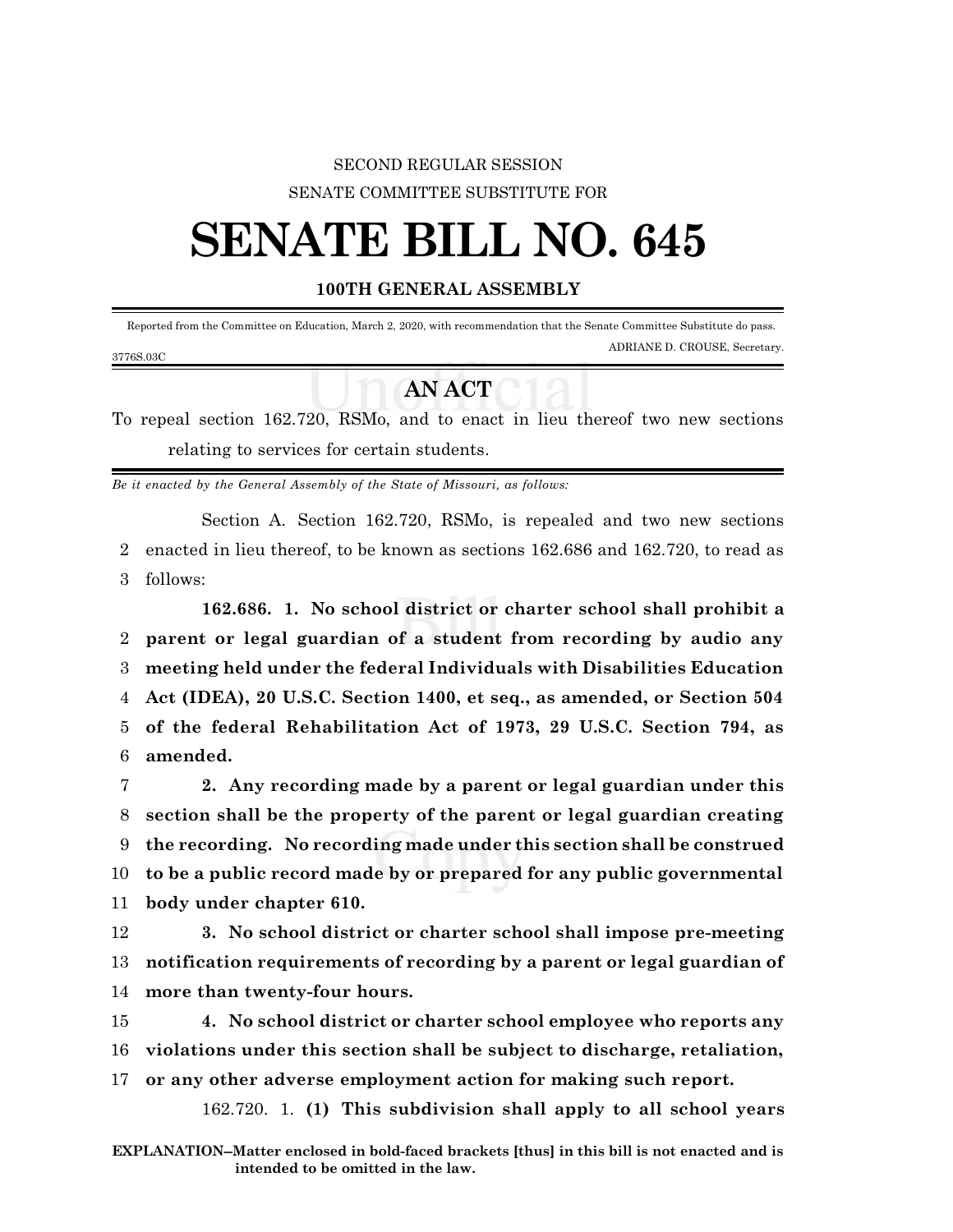**ending on or before June 30, 2022.** Where a sufficient number of children are determined to be gifted and their development requires programs or services beyond the level of those ordinarily provided in regular public school programs, districts may establish special programs for such gifted children.

 **(2) Beginning July 1, 2022, if three percent or more of students enrolled in a school district or charter school are determined to be gifted and their development requires programs or services beyond the level of those ordinarily provided in regular public school programs, the district or charter school shall establish a state-approved gifted program for gifted children.**

 2. **Beginning July 1, 2022, the teacher or teachers providing gifted services to students in districts or charter schools with an average daily attendance of more than three hundred fifty students shall be certificated in gifted education. In districts or charter schools with an average daily attendance of three hundred fifty students or less, the teacher or teachers providing gifted services shall not be required to be certificated to teach gifted education, however such teachers shall annually participate in at least six clock hours of professional development focused on gifted services.**

 **3.** The state board of education shall determine standards for such **gifted** programs **and gifted services**. Approval of **[**such**] gifted** programs shall be made by the state department of elementary and secondary education based upon project applications submitted **[**by July fifteenth of each year**] at a time and in a form determined by the department of elementary and secondary education**.

 **[**3.**] 4.** No district shall make a determination as to whether a child is gifted based on the child's participation in an advanced placement course or international baccalaureate course. Districts shall determine a child is gifted only if the child meets the definition of gifted children as provided in section 162.675.

 **[**4.**] 5.** Any district with a gifted education program approved under subsection **[**2**] 3** of this section shall have a policy, approved by the board of education of the district, that establishes a process that outlines the procedures and conditions under which parents or guardians may request a review of the decision that determined that their child did not qualify to receive services through the district's gifted education program.